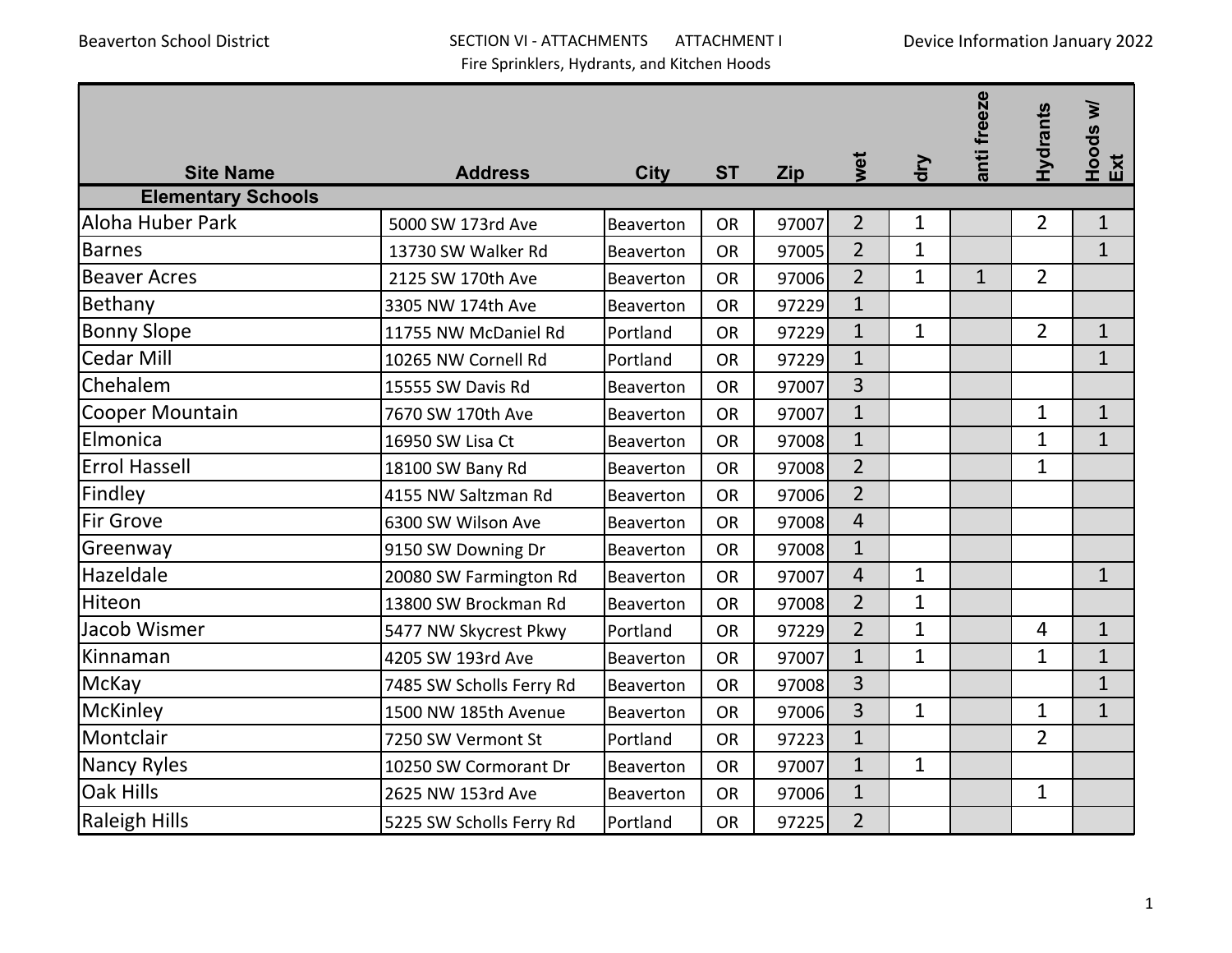## Beaverton School District SECTION VI - ATTACHMENTS ATTACHMENT I Fire Sprinklers, Hydrants, and Kitchen Hoods

| <b>Site Name</b>             | <b>Address</b>           | <b>City</b> | <b>ST</b> | <b>Zip</b> | wet                     | dry          | anti freeze  | Hydrants       | Hoods w/<br>Ext |
|------------------------------|--------------------------|-------------|-----------|------------|-------------------------|--------------|--------------|----------------|-----------------|
| Ridgewood                    | 10100 SW Inglewood St    | Beaverton   | <b>OR</b> | 97225      | $\mathbf{1}$            | $\mathbf{1}$ | $\mathbf{1}$ | 4              |                 |
| <b>Rock Creek</b>            | 4125 NW 185th Ave        | Beaverton   | <b>OR</b> | 97229      | $\mathbf{1}$            |              |              | $\mathbf{1}$   |                 |
| Sato                         | 7775 NW Kaiser Rd        | Portland    | <b>OR</b> | 97229      | $\mathbf{1}$            | $\mathbf{1}$ |              |                | $\mathbf{1}$    |
| <b>Scholls Heights</b>       | 16400 SW Loon Dr         | Beaverton   | <b>OR</b> | 97007      | $\overline{2}$          |              |              |                |                 |
| <b>Sexton Mountain</b>       | 15645 SW Sexton Mtn Dr   | Beaverton   | <b>OR</b> | 97007      | $\overline{2}$          |              | $\mathbf{1}$ |                |                 |
| Springville                  | 6655 NW Joss Avenue      | Portland    | <b>OR</b> | 97229      | 6                       |              |              | $\overline{4}$ | $\mathbf{1}$    |
| Terra Linda                  | 1998 Nw 143rd Ave        | Beaverton   | <b>OR</b> | 97006      | $\mathbf{1}$            |              |              |                |                 |
| <b>Vose</b>                  | 11350 SW Denney Rd       | Beaverton   | <b>OR</b> | 97008      | $\mathbf{1}$            | $\mathbf{1}$ |              |                | $\mathbf{1}$    |
| <b>West Tualatin View</b>    | 8800 SW Leahy Rd         | Portland    | <b>OR</b> | 97225      | $\mathbf{1}$            | $\mathbf{1}$ |              | $\mathbf{1}$   |                 |
| <b>William Walker</b>        | 2350 SW Cedar Hills Blvd | Beaverton   | <b>OR</b> | 97005      | $\overline{\mathbf{4}}$ |              |              |                | $\mathbf{1}$    |
| <b>Middle Schools</b>        |                          |             |           |            |                         |              |              |                |                 |
| <b>Cedar Park</b>            | 11100 SW Park Way        | Beaverton   | <b>OR</b> | 97225      | $\overline{2}$          |              |              | $\overline{4}$ |                 |
| Conestoga                    | 12250 SW Conestoga Dr    | Beaverton   | <b>OR</b> | 97008      | 6                       |              | $\mathbf{1}$ |                | $\mathbf{1}$    |
| <b>Five Oaks</b>             | 600 NW 173rd Ave         | Beaverton   | <b>OR</b> | 97006      | $\overline{4}$          |              |              | $\overline{4}$ |                 |
| <b>Highland Park</b>         | 7000 SW Wilson Ave       | Beaverton   | <b>OR</b> | 97008      | $\overline{2}$          |              |              |                |                 |
| <b>Meadow Park</b>           | 14100 SW Downing St      | Beaverton   | <b>OR</b> | 97006      | $\overline{2}$          |              |              |                |                 |
| <b>Mountain View</b>         | 17500 Sw Farmington Rd   | Beaverton   | <b>OR</b> | 97007      | $\overline{4}$          |              |              | $\overline{2}$ |                 |
| <b>Stoller</b>               | 14141 NW Laidlaw Rd      | Portland    | <b>OR</b> | 97229      | $\overline{4}$          |              |              | 5              | $\mathbf{1}$    |
| Tumwater                     | 650 NW 118th Ave         | Portland    | <b>OR</b> | 97229      | $\overline{2}$          | $\mathbf{1}$ |              | $\mathbf{1}$   | $\mathbf{1}$    |
| Whitford                     | 7935 SW Scholls Ferry Rd | Beaverton   | <b>OR</b> | 97008      | $\overline{2}$          |              |              |                |                 |
| <b>High School</b>           |                          |             |           |            |                         |              |              |                |                 |
| Aloha High School            | 18550 SW Kinnaman Rd     | Beaverton   | <b>OR</b> | 97007      | 6                       |              |              | $\overline{4}$ | $\mathbf{1}$    |
| <b>Beaverton High School</b> | 13000 SW 2nd St          | Beaverton   | <b>OR</b> | 97005      | 5                       |              |              |                | $\overline{2}$  |